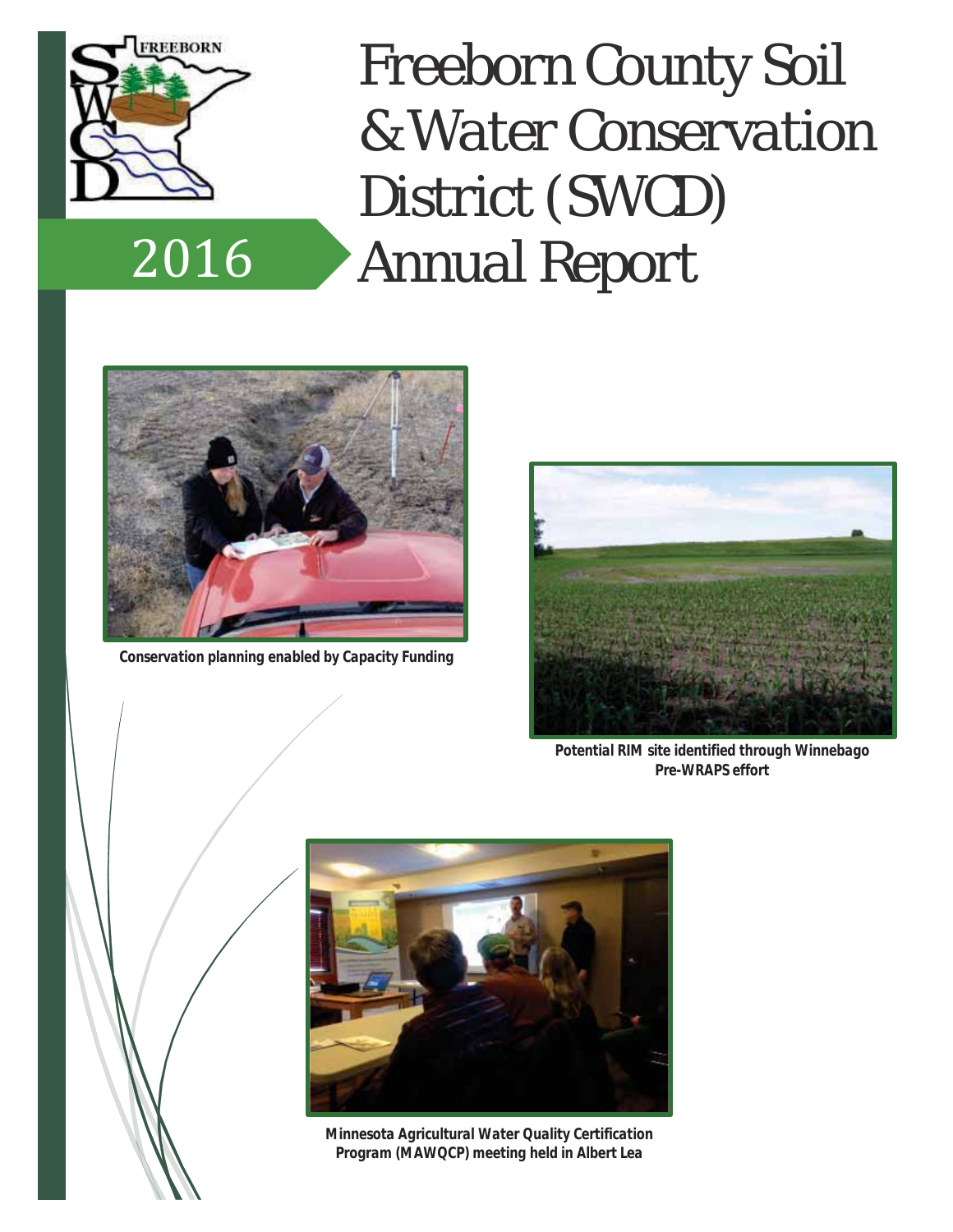2016 has been an exciting year for Freeborn SWCD. Our SWCD as well as SWCDs across the state, are working diligently to implement the MN buffer law, which requires 50 feet of perennial vegetation on public waters and 16.5 feet of perennial vegetation on public ditches. SWCDs are tasked with several responsibilities including inspecting for compliance, assisting with



implementation, identifying other waters, and validations of compliance. The passage of substantial and needed capacity funding for SWCDs allowed Freeborn SWCD to make two major steps forward in assisting our local residents in their conservation goals. The first was being able to hire an additional technician to assist with our workload backlog. The second was being able to purchase a no-till drill for local landowners to use to implement their native grass, cover crop, and no-till cash crop practices. We greatly appreciate the support of our legislators and citizens in supplying this additional funding.

We received one additional funding allocation to provide cost share to repair damage to conservation practices caused by the heavy rains in 2014. This was provided through BWSR's Disaster Recovery Assistance Program (DRAP).

SWCD and county staff completed an effort to provide better planning information for the Winnebago Watershed with a Watershed Restoration and Protection Strategies (WRAPS). Work included tillage transect, promotion of conservation drainage BMPs, landowner interviews, public ditch system study, and public participation.

The counties and SWCDs within the Cedar River Watershed applied for and received funding to initiate a One Watershed One Plan effort. This is expected to take 18 months and result in a comprehensive water plan for the Cedar River Watershed.

Freeborn SWCD board members served in two leadership roles in regional organizations this year. Paul Heers Jr. served as chairman of the SE MN Joint Powers Board (JPB) and 2016 was the last year of that term. The JPB provides engineering, soil health, and nutrient management staff and cost share assistance to 11 counties in the SE corner of the State. I also served the last year of my term as chairman of the Greater Blue Earth River Basin Alliance (GBERBA) policy and executive board. GBERBA provides cost share opportunities and some staff assistance for SWCDs and Counties within the Blue earth, Le Sueur, and Watonwan watersheds in south central MN.

A few of the projects we completed this year include; one water and sediment control basin, one grade stabilization embankment, one farmstead windbreak, and one grade stabilization embankment funded through GBERBA

On behalf of our SWCD Board of Supervisors, I would like to thank all the local agencies, organizations, other local units of government and individuals that work in cooperation with us to deliver conservation programs and "put conservation on the land" in 2016. They include the following:

- Landowners & operators
- Freeborn County Board of Commissioners
- Freeborn County Environmental Services
- x Minnesota Board of Water & Soil Resources (BWSR)
- USDA Natural Resources Conservation Service (NRCS)
- USDA Farm Service Agency (FSA)
- SE Tech Support Joint Powers Board
- x Greater Blue Earth River Basin Alliance
- x Ducks Unlimited, Pheasants Forever, MN Waterfowl Assn., MN DNR, US Fish & Wildlife, Shell Rock River Watershed District, Turtle Creek Watershed District, Cedar River Watershed District and others.
- $\bullet$  MPCA

We hereby submit the following Annual Report of Soil and Water Conservation Activities for calendar year 2016.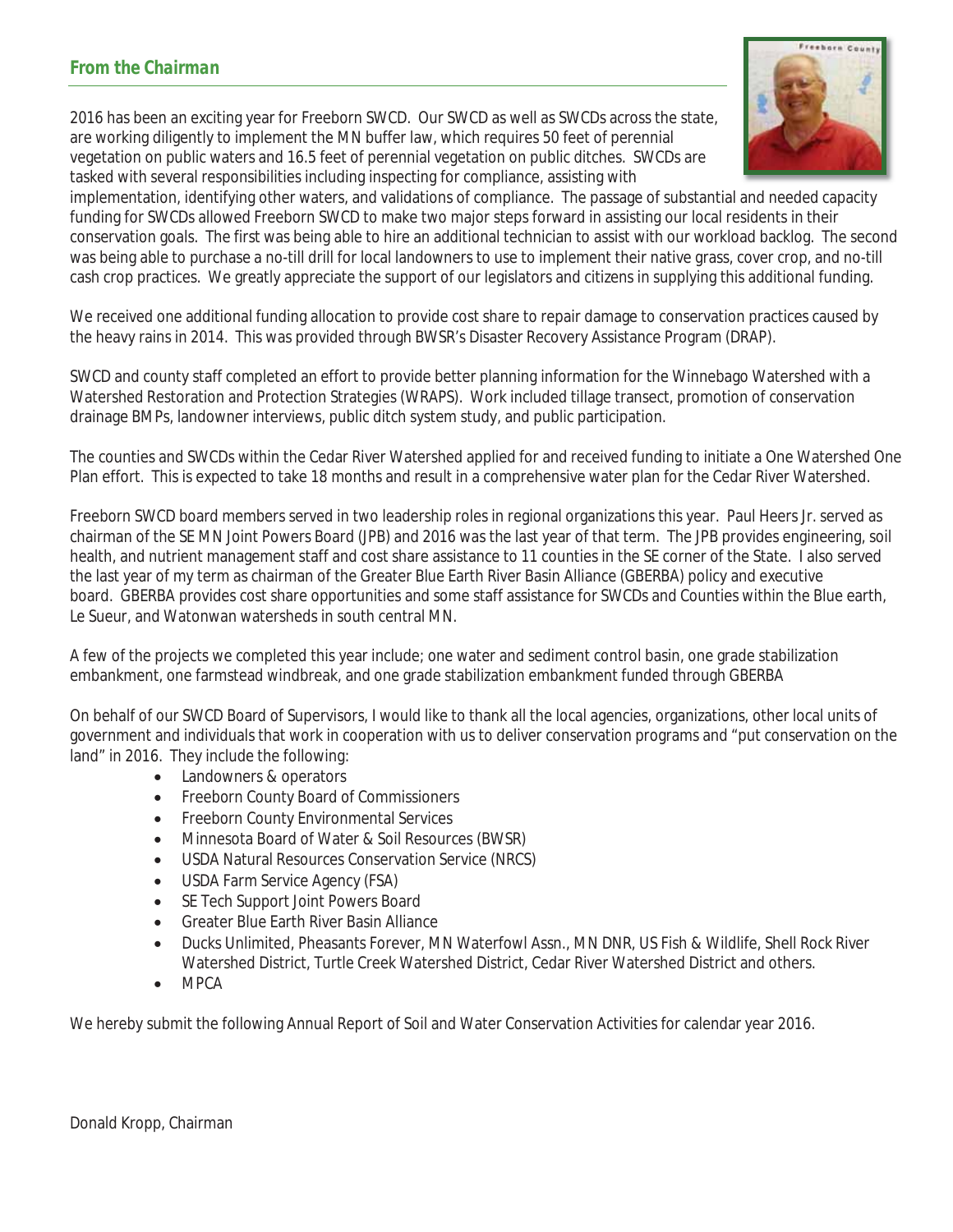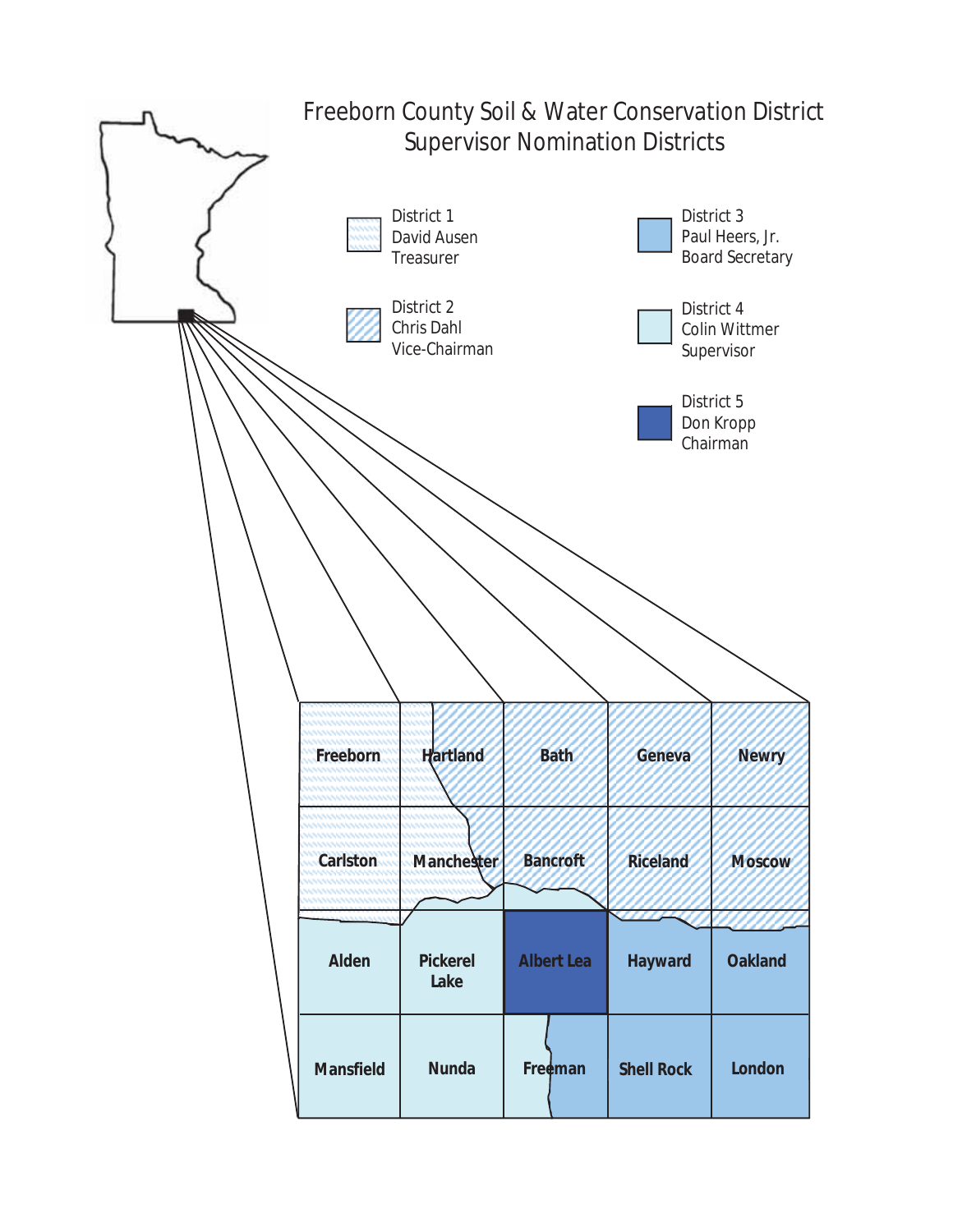## **Services Provided by Freeborn County Soil & Water Conservation District**

- **Engineering planning, layout and construction supervision of conservation practices** such as waterways, water and sediment control basins, and grade stabilizing structures.
- **A Administration of the State Cost-Share Program for conservation practices.**
- **Administration of the ReInvest in Minnesota Easement Program.**
- Administration of the Conservation Reserve Enhancement Program (CREP II) Easement Program.
- **Maintenance supervision of the Minnesota River Watershed (CREP I) area of northwest** Freeborn County.
- **T** Farmstead and field windbreak design, species selection, tree sales, on site layout and planting equipment rental.
- Assisting with the implementation of the Ag Best Management Practices Ioan program. These funds are made available through the State Revolving Fund and are administered by the MN Dept. of Ag.
- Assisting landowners with compliance issues with the Minnesota Wetland Conservation Act (WCA), which was passed in 1991. This may include reviewing maps, etc. to determine potential applicability of the Act or discussing alternatives in cooperation with the LGU and Technical Evaluation Panel (TEP) Membership.
- **Conservation compliance planning and assistance with other aspects of the current** Farm Bill.
- **Consultations for the Rural Finance Authority Young Farmer Program.**
- $\triangle$  Assisting and working cooperatively with various conservation partners.

## **Mission Statement:**

*To serve the residents of Freeborn County by creating an awareness of soil and water resource concerns, by offering practical alternatives to manage these concerns, and by providing technical assistance (as local resources allow) to apply and maintain best management practices (BMPs) that impact water quality while sustaining soil productivity and land-user profits.*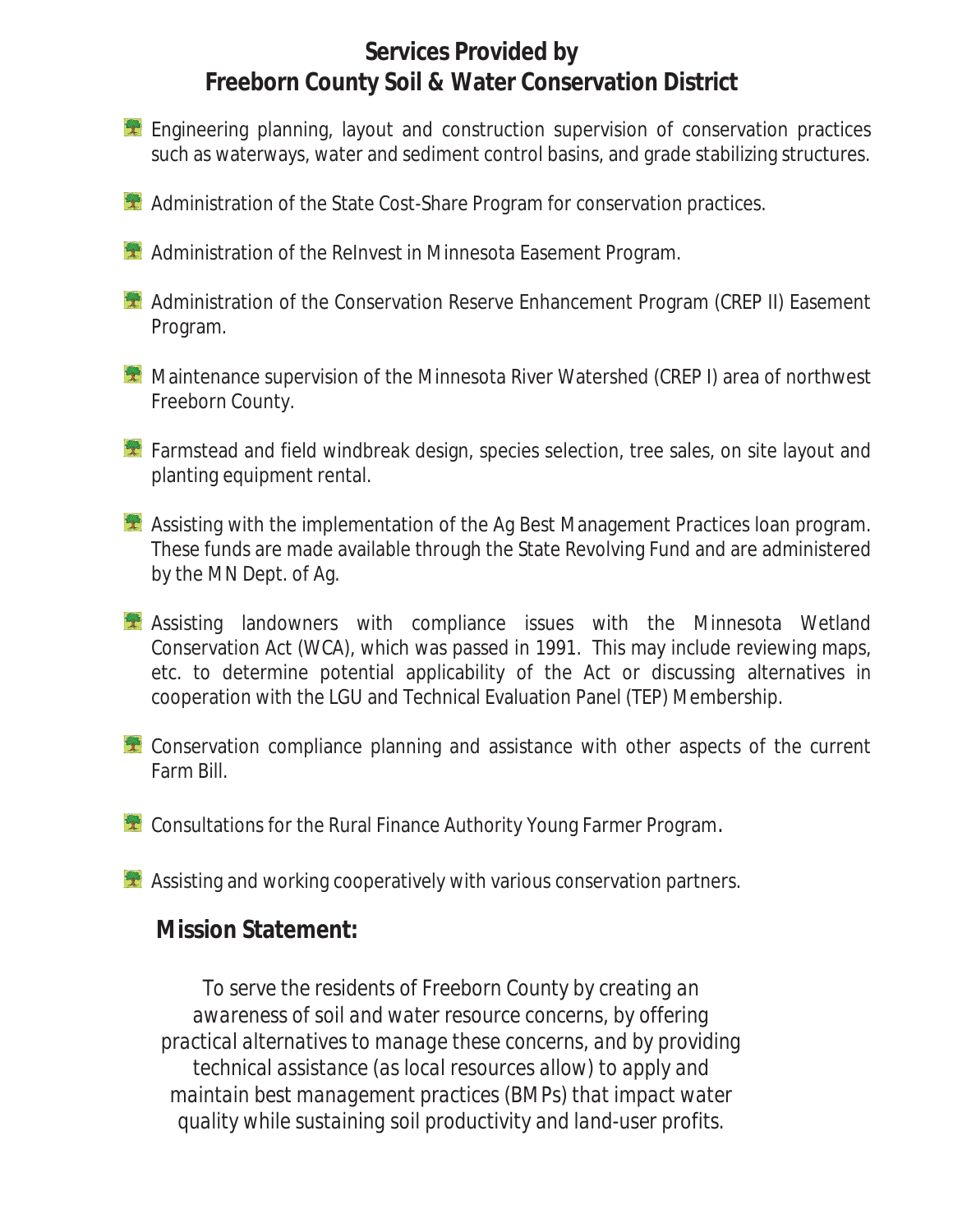## **Freeborn County Soil & Water Conservation District**

## **SWCD Board Members:**

L to R Colin Wittmer, Supervisor Paul Heers, Jr., Board Secretary Don Kropp, Chairman Dave Ausen, Treasurer Chris Dahl, Vice-Chairman

#### **SWCD Staff:**

L to R Brenda Lageson, Office Manager Senja Viktora, District Tech. Mark Schaetzke, Manager/Tech. Lindsey Zeitler, District Tech.

# **NRCS Staff:** Gary Kurer, DC





**Ducks Unlimited Staff:**  Chad Billat, DU Wetland Restoration Consultant

\*Technical Assistance was furnished to the district by NRCS Area Office, Rochester, MN:

Tim Wilson, Assistant State Conservationist, FO Christiane Schwieder, GIS Specialist Mark Kanable, Program Specialist Jeff Koster, Area Biologist Jim Fritz, Area Resource Conservationist Thomas Chris Parrott, ITS Dan Nath, Area Resource Soil Scientist Alison Johnson, Area Accounting Tech. Aaron Peter, Area Engineer **Robin Stevenson, Area Admin. Coord.** Robin Stevenson, Area Admin. Coord. Willis Goll, Agricultural Engineer Elizabeth Oolman, Agricultural Engineer Charlie Blackburn, Civil Engineering Technician

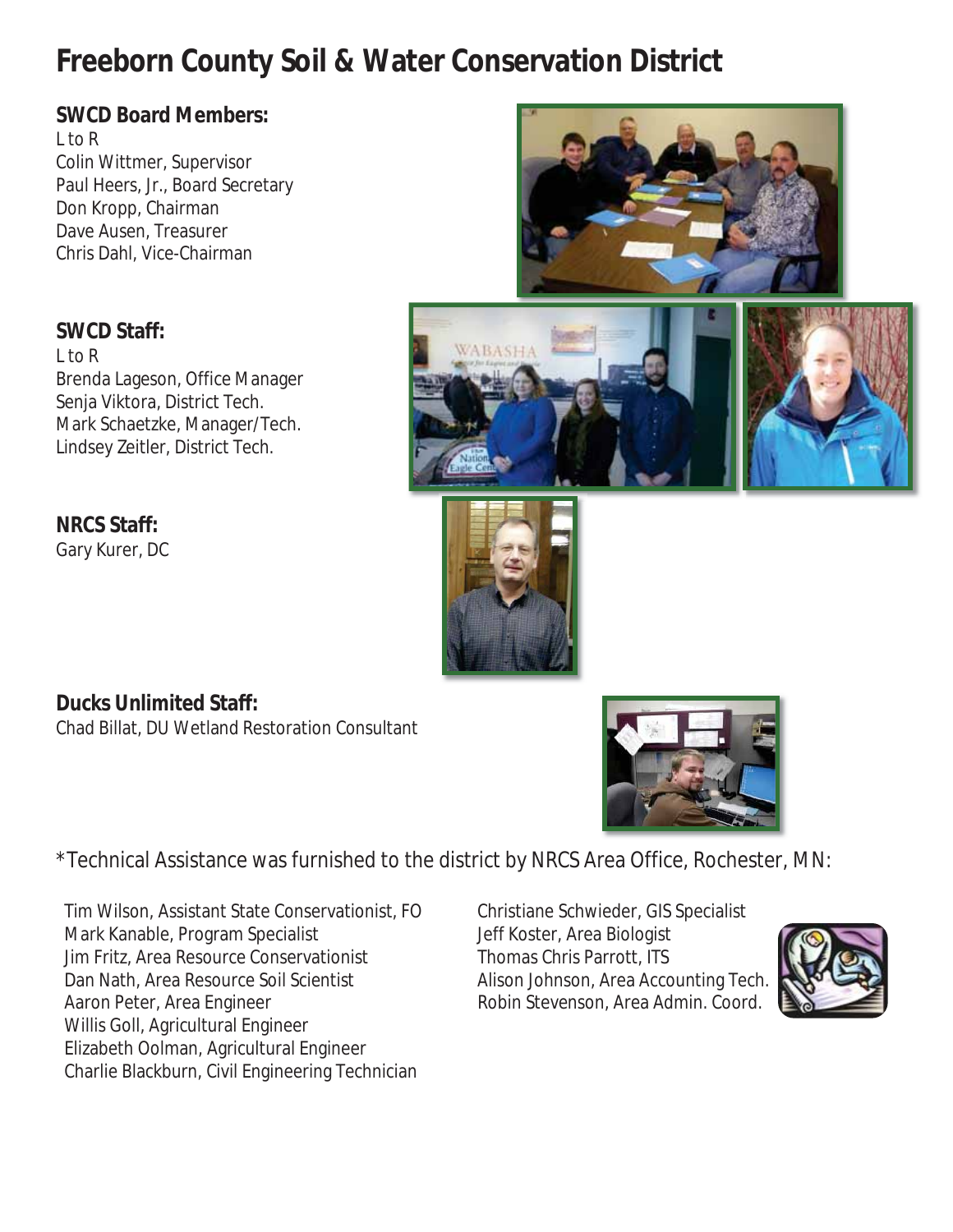## **Annual Report Highlights –**

## **2016 Freeborn County Outstanding Conservationist honored. . .**

The Freeborn County Soil and Water Conservation District (SWCD) recognizes a landowner every year for outstanding accomplishments in implementing conservation practices and improving Minnesota's natural resources. This year's Outstanding Conservationist is Richard Stadheim of S&S Farms from rural Albert Lea. Richard's efforts in conservation were highlighted at the MN Association of Soil and Water Conservation District's annual convention this past December.

Richard has a 49 cow/calf pair herd that spend the majority of the summer grazing on lush multi species pastureland. Richard realized that a particular 80



*Richard and Sarah accepting their award in Bloomington on Dec. 6th*

acre parcel made better pasture than farmland and created a rotational grazing system with the assistance from EQIP. The parcel is divided into several individual paddocks, each with their own drinking water. Cattle are moved from one paddock to another to allow the vegetation to recover from grazing.

S&S Farms also has every stream or ditch buffered and many of them are enrolled in the Conservation Reserve Program (CRP). Richard has recently begun implementing cover crops on sweet corn acres to reduce erosion. He also owns a Conservation Reserve Enhancement Program (CREP) easement. Richard strives to do less tillage by using vertical tillage and some strip tillage. He is a  $4<sup>th</sup>$  generation farmer and hopes his children will become the  $5<sup>th</sup>$  generation. Future conservation work for S&S Farms include additional terraces and perhaps another prescribed grazing system on a new pasture. If you know of other producers or landowners that have shown dedication to conservation and improving our natural resources, please nominate them for the 2017 Outstanding Conservationist.

#### **Legislative Day at the Capitol. . .**



*Supervisors and staff from Freeborn SWCD & Mower SWCD with Sen Dan Sparks* 

The 2016 MASWCD Day at the Capitol was held on March 22<sup>nd</sup>. Supervisor Dave Ausen, District Manager Mark Schaetzke, and Office Manager Brenda Lageson had the opportunity to meet with Representative Jeanne Poppe, Representative Peggy Bennet, and Senator Dan Sparks. SWCD supervisors and staff attended a legislative briefing the night before to hear from key legislators, state agency leaders, and MASWCD staff. The MASWCD 2016 legislative platform had a number of important issues that we wanted to communicate to our legislators. Our visit was early in the session and much of the focus of the legislature was on the Bonding bill and omnibus bills. Our district and many others throughout the state of Minnesota took the opportunity to communicate the appreciation for the Capacity Funding, that we are capable of completing our roles in the buffer law, and show them the important work SWCDs do to conserve Minnesota's soil and water resources.

### **SWCD Fair booth. . .**

The Freeborn SWCD fair booth was located in the conservation building at the 2016 Freeborn County Fair. Our goal was to inform landowners about the Minnesota buffer law that is taking effect on Public Waterways and Public Ditches November 1<sup>st</sup>, 2017 and November 1st, 2018. On display was a map with Public Waterways and Public Ditches highlighted so landowners could verify if their property was affected by the new law. To go along with the map was information about what makes a buffer compliant, such as vegetation and width of buffer. Cost share information for implementing buffers was also available to those who were interested in funding. The fair booth was also a great way to advertise for the new no-till seed drill the SWCD purchased which can be rented out to implement the buffer law. A wide variety of informational handouts were available for the public to take home. The Freeborn County SWCD continues to display topics that are current and help educate the public about the importance of conserving our soil and water.



*Staff setting up the Fairbooth featuring the new Buffer Law*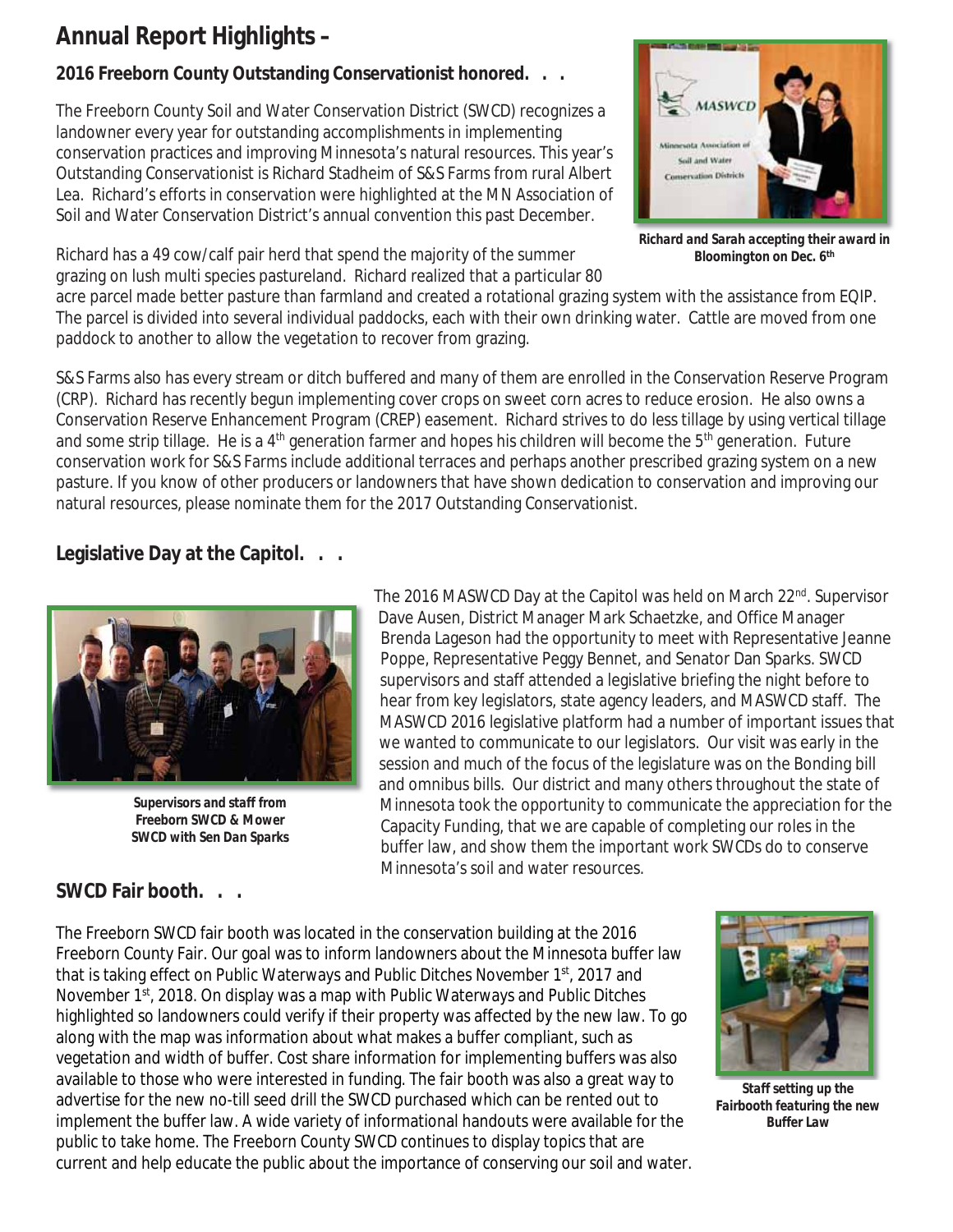#### **Annual Tree Program. . .**

The Freeborn County Soil & Water Conservation District's annual tree program provides local, urban, and rural landowners an opportunity to obtain good quality trees at an affordable price. The SWCD offers over 30 species of trees that are suited for conservation practices such as shelterbelts and wildlife plantings. Along with trees, the SWCD offers tree mats, fertilizer, and tree tubes to help increase planting success. For large shelterbelts or windbreak plantings, the SWCD has a tree planter and tree matting machine available for rent. The SWCD offers landowners planning assistance that includes site specific tree species recommendations, spacing recommendations, and maintenance advice.



*Staff sorting and packaging for tree pick-up days* 

Over 10,700 trees and shrubs were planted throughout the Freeborn County area through the SWCD's tree program In 2016. Because of its popularity in the prior year, the SWCD continued to offer selected potted deciduous trees on their order form which was once again well received. Sales of potted evergreen trees increased over last year's sale. Each of the trees sold will provide financial, aesthetic, wildlife, soil, water, and air quality benefits for years to come.

#### **Southeast Envirothon. . .**



*Goodhue school teams won 1-3rd place at the area event* 

Each year our SWCD along with nine (9) neighboring SWCDs sponsor a SE Area Envirothon where high school students compete in five (5) environmental stations consisting of Soils, Water Resources, Forestry, Wildlife, and a current event. The area event was held at Whitewater State Park near Elba, MN on May 4<sup>th</sup>. The 2016 current event was "Invasive Species: A challenge to the Environment, Economy, and Society." The students also give an oral presentation on that current event. This past year teams from Goodhue High School from Goodhue County took 1<sup>st</sup> 2<sup>nd</sup> and 3<sup>rd</sup> places earning a trip to the state competition to be held at the Lake Bronson State Park, Lake Bronson, MN.

#### **Greater Blue Earth River Basin Alliance "GBERBA". . .**

The Greater Blue Earth River Basin Alliance (GBERBA) has continued to be a valuable organization to be a part of. GBERBA has been successful at applying for and receiving various grants that the Freeborn SWCD and landowners can use for conservation work. Freeborn County SWCD was able to contract a grade stabilization project directy on the banks of a public water with the cost share coming from a grant obtained by GBERBA. SWCD staff worked with several landowners in the GBERBA area to identify potential conservation issues and work towards solutions. Some of the proposed solutions will likely use GBERBA cost share funds to help the landowners implement the BMPs. GBERBA facilitates sharing of ideas among LGU's through technical meetings, policy meetings, and guest speakers.



*Sites like this gully entering a public water are eligible to apply for GBERBA funds*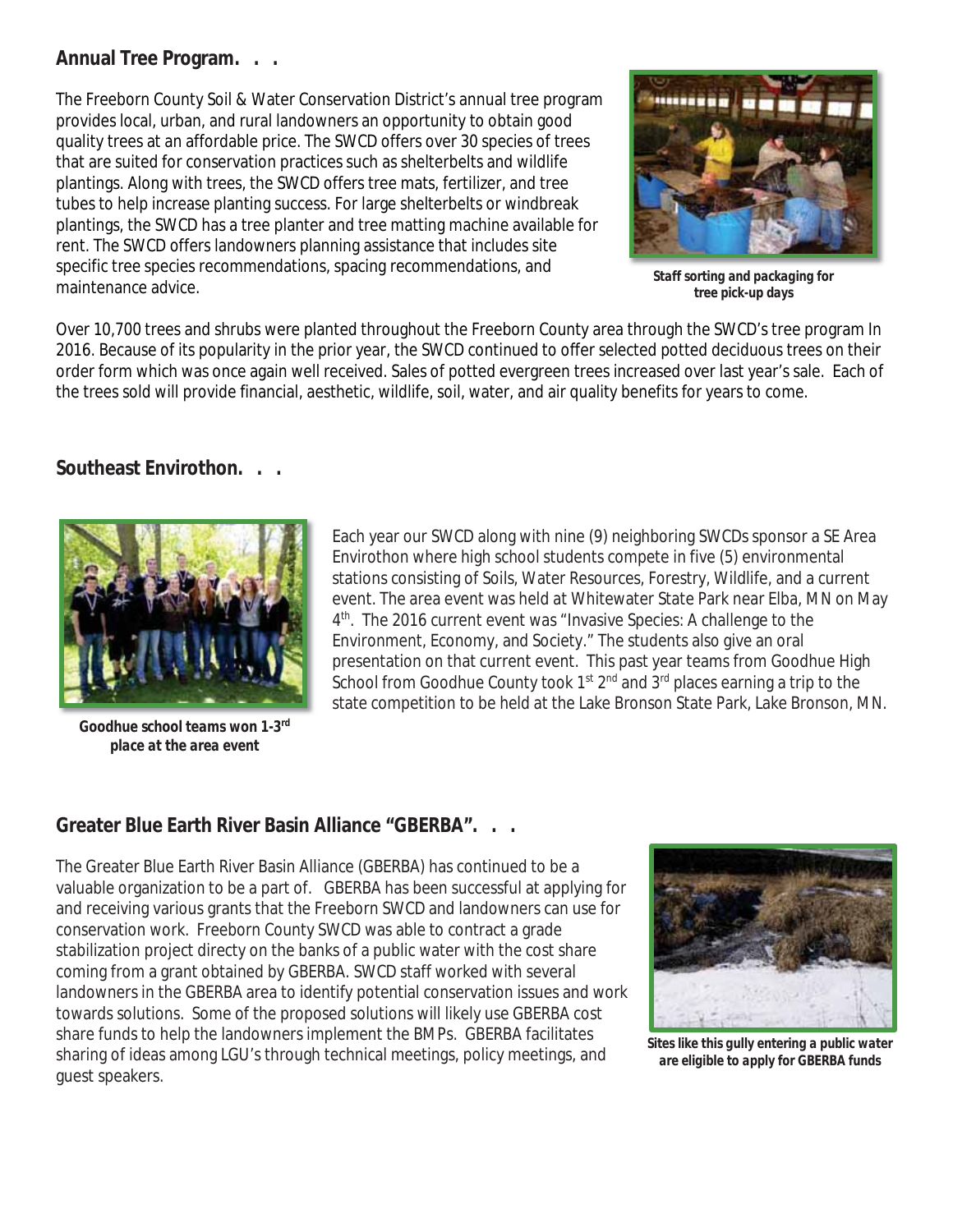#### **Volunteer Rain Gauge Network. . .**



*A cooperation between Freeborn County Environmental Services, Freeborn County SWCD and the MN State Climatology Network help sponsor our local rain gauge reporting program. We have 20 + volunteers that take daily rain totals, tally them up and send them in to our office. Our staff then records these* totals on the State Climatology web site. **http://climate.umn.edu/d oc/online\_resources.htm** 

#### **Watershed Restoration and Protection Strategies (WRAPS). . .**

This is a legislative mandate to the MPCA to address water quality on a major watershed basis with a 10 year cycle. The MPCA is working on completing the WRAPS for the Cedar and Shell Rock watersheds. The Le Sueur WRAPS was approved in 2015 and the WRAPS for the Cannon was approved in 2016. The WRAPS for the Winnebago watershed will be next and the Freeborn SWCD is working with MPCA and Freeborn County Drainage Authority to provide some background information for the WRAPS process. The WRAPS include a summary of the status of the water quality within the watershed and the monitoring work that has been completed. Anything that does not meet standards is identified with long term goals of meeting those standards. Stakeholders identify combinations of best management practices to achieve those goals in the long term and also identify 10 year milestone targets. Freeborn SWCD is a participant in the WRAPS process and is also identified as a source of technical and financial assistance.



*SWCD assisted in holding public meeting to inform residents of Winnebago Watershed about efforts to prepare for the WRAPS*

#### **Soil Health Team. . .**



*Soil Health deserves a closer look* 

The Soil Health Team turned 2 years old in March. The Team is made up of local producers, private businesses, and government organizations interested in promoting soil health techniques. There have been a couple changes in 2016, including a name change from the Freeborn County Soil Health Team to the Freeborn Area Soil Health Team. The team also started hosting short, 1-2 hour informal shop talks where producers can come together to learn about how other local producers are implementing cover crops. This has been a great way for producers to discuss among one another about what has been working and what hasn't been working for them. The group worked together to attend monthly meetings to organize four shop talks, one winter workshop, and two field days. Each event was well attended and the team was able to acquire a number of experienced speakers from as far away as Indiana. The Freeborn Area Soil Health Team hopes to keep promoting soil health to help motivate producers to implement soil health practices.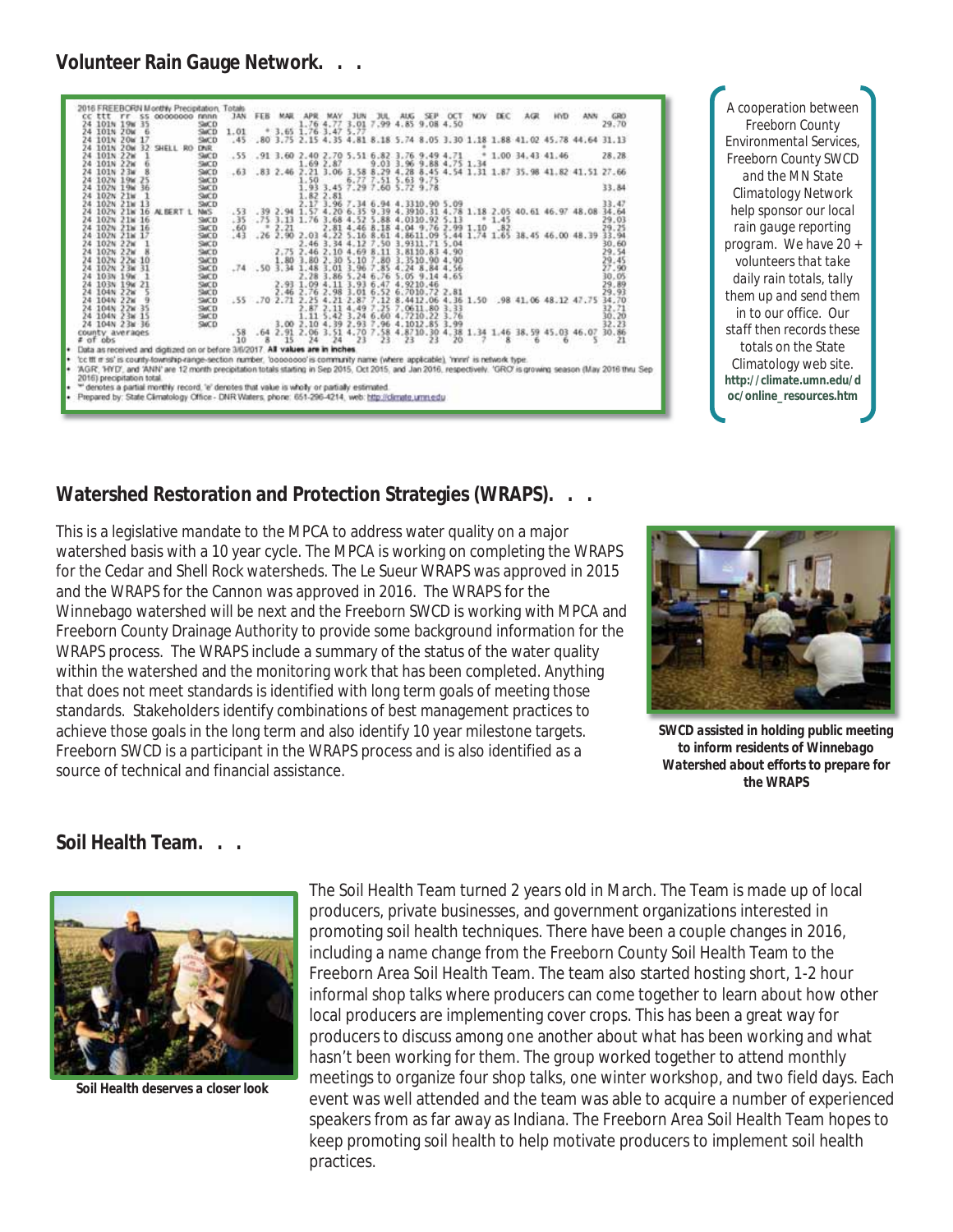#### **State Cost Share Program. . .**

Landowners were paid a total of \$2,750 in state cost share dollars in calendar year 2016. Practices installed included a grade stabilization structure, and a vegetated treatment area. Based on the dollar amount mentioned above, landowners installed over \$3,400 worth of practices as a result of this cost share program.



*Monitoring a RIM/WRP easement one year after restoration*



*Staff completing a construction check after a water & sediment control basin is installed* 

#### **Permanent Easement Activity. . .**

A summary of RIM, RIM/WRP, WRP, and EWP Easements closed to date (12/31/16) is as follows:

| Perpetual Easements --                                         |         |       |
|----------------------------------------------------------------|---------|-------|
| Five (5) RIM Riparian Easements                                | 318.0   | acres |
| Six (6) RIM Marginal Ag Land Easements                         | 87.1    | acres |
| Eleven (11) Permanent Wetland Preserve (PWP) Easements         | 221.8   | acres |
| Twelve (12) RIM Wetland Restoration Easements                  | 304.5   | acres |
| Nineteen (19) CREP Conservation Reserve Enhancement Program    | 612.0   | acres |
| Thirteen (13) CREP II Conservation Reserve Enhancement Program | 557.0   | acres |
| Forty-nine (49) RIM/WRP Wetland Restoration Easements          | 3,931.5 | acres |
| Forty-four (44) WRP Wetland Restoration Easements              | 2,853.6 | acres |
| Five (5) EWP Emergency Watershed Protection                    | 250.2   | acres |
| Total                                                          | 9,135.7 | acres |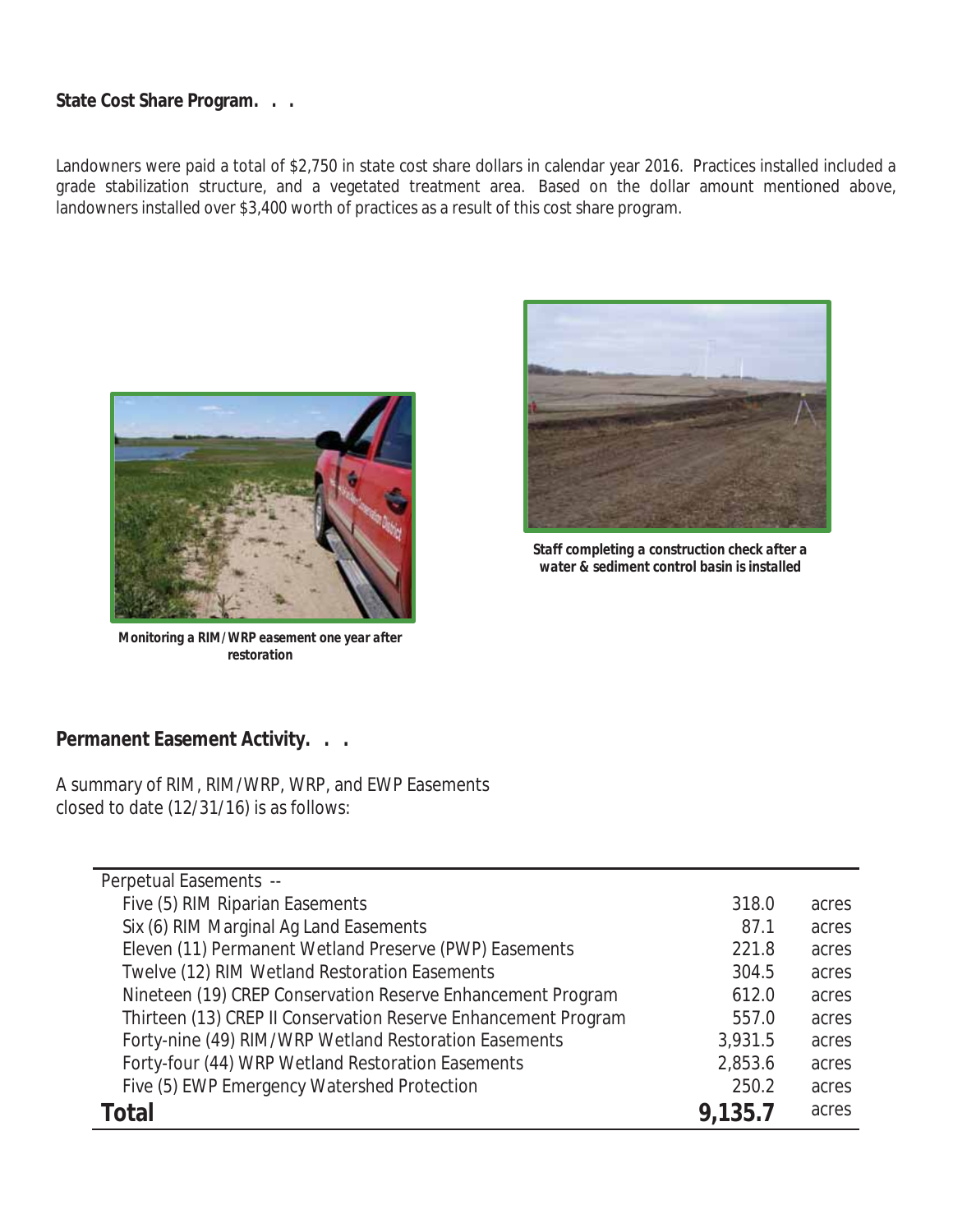#### **Buffer Law. . .**



*Buffer meeting with stakeholders to review and comment on Buffer Map* 

SWCDs gained many responsibilities with the passage of the MN Buffer Law in 2015. SWCDs were named as the main source of technical assistance and the entity to be in charge of tracking compliance. In 2016, Freeborn SWCD held a meeting with other water quality stakeholders to review and comment on the Buffer map created by the MN DNR. We held a public meeting to inform the public about the implications of the law and how to be in compliance with it. Staff also worked on a preliminary evaluation of compliance. That evaluation showed that over 75% of Freeborn County landowners are already in compliance. Staff assisted many landowners and renters in evaluating their parcels for compliance and helping them apply for financial assistance to get the buffers installed.

#### **Capacity Funding.**



*12 foot no-till drill to make it easier for landowners to install native grass plantings and try no-till soybeans* 

2016 marked a major accomplishment for SWCDs in the state of MN. Substantial capacity funding was provided to each SWCD to help meet the conservation need across the State. Freeborn SWCD was able to hire an additional technician. The additional staff was able to provide a great amount of additional assistance to our local landowners and our local natural resources in the form of assisting with project inspections, new BMP technical assistance, CRP plans, tree customers, and buffer assistance. Freeborn SWCD was also able to start a drill program and purchased a 12 foot wide no-till drill for use in native grass, pasture, and no-till soybean seeding. The capacity funding has allowed Freeborn SWCD to take a big step toward meeting our goals and accomplishing our mission.

#### **MAWQCP. . .**



*Freeborn County landowners learning about the Minnesota Agricural Water Quality Certification Program (MAWQCP)* 

The Freeborn County Soil and Water Conservation District has received continued interest in the Minnesota Agricultural Water Quality Certification Program (MAWQCP). There was an informational meeting held in Albert Lea on March 20, 2016. There were approximately twenty landowners who attended the program. The MAWQCP is a voluntary program aimed to certify landowners who are implementing approved conservation practices that help protect our state's water resources, such as lakes and streams. To become certified, each field of an operation will be gone through to look at various factors, such as nutrient and tillage management factors. If a landowner becomes certified, they receive regulatory certainty (meaning they will be in compliance with new water quality rules or laws), recognition, and

priority for technical and financial assistance. Currently in Freeborn County, there are already a few certified farms, with more hopefully becoming certified in the near future. The SWCD can assist in answering questions, along with getting the initial application started.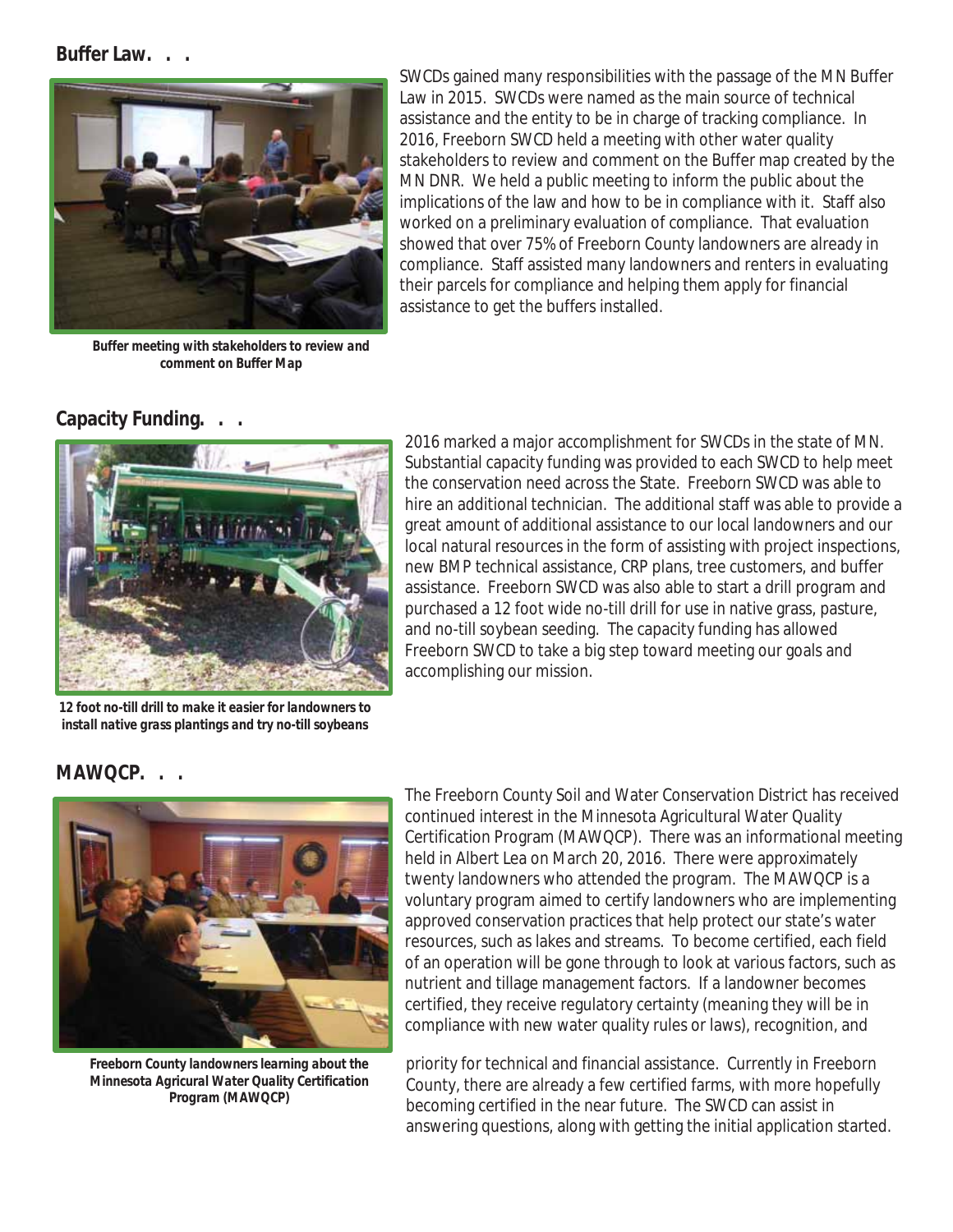CONSERVATION TECHNICAL ASSISTANCE (CTA) AND CONSERVATION PROGRAMS

Environmental Quality Incentive Program: A total of thirteen (13) conservation plans were developed and accepted for financial assistance in FY 2016 for EQIP totaling \$165,753 on approximately 1,800 EQIP acres.



*Seasonal High Tunnel for Crops* 

- Approved EQIP funding and inspected certified practices included; cover crops, prescribed grazing, grade stabilization structures, water & sediment control basins, underground outlets, diversions, obstruction removal, subsurface drain, fencing, watering facilities, pipeline, heavy use protection area, critical area planting, and seasonal high tunnels.
- x Conservation Stewardship Program (CSP): A total of five (5) out of eight (8) CSP applications were approved for a total of \$1,112,400 obligated for a 5 year period on 13,846.2 cropland acres and no pastureland acres.
- Conservation Reserve Program (CRP): Conducted 105 CRP plans for 2016 re-enrollments. Conducted on-site eligibility investigations for continuous CRP practices such as windbreaks, grassed waterways, filter strips, native habitat for pollinators, and wetland restoration. Conducted 10% or 14 spot checks for CRP status reviews and practice certifications of which only one grassed waterway needed re-seeding and one filter strip repair.
- Wetland Reserve Easements (WRE): There were three (3) RIM/WRE easements that closed consisting of approximately 240 acres with approximately \$1,521,350 in payments. There were approximately 24 acres of wetland restoration completed on one (1) RIM/WRE easements. There were also approximately 247 acres of pest management, herbaceous weed control, or prescribed burn completed on six (6) RIM/WRE easements.
- Outreach: Coordinated the outreach and preparation of a local work group meeting for Freeborn County in August 2016. NRCS staff gave a soil health presentation and career information to Albert Lea High School Ag class. NRCS staff gave a presentation on NRCS programs for the Corn-Soybean Growers Association. NRCS attended and presented information at soil health workshops and at an Albert Lea Audubon Society event.

USDA prohibits discrimination in all its programs and activities on the basis of race, color, national origin, age, disability, and where applicable, sex (including gender identity and expression), marital status, familial status, parental status, religion, sexual orientation, political beliefs, genetic information, reprisal, or because all or part of an individual's income is derived from any public assistance program.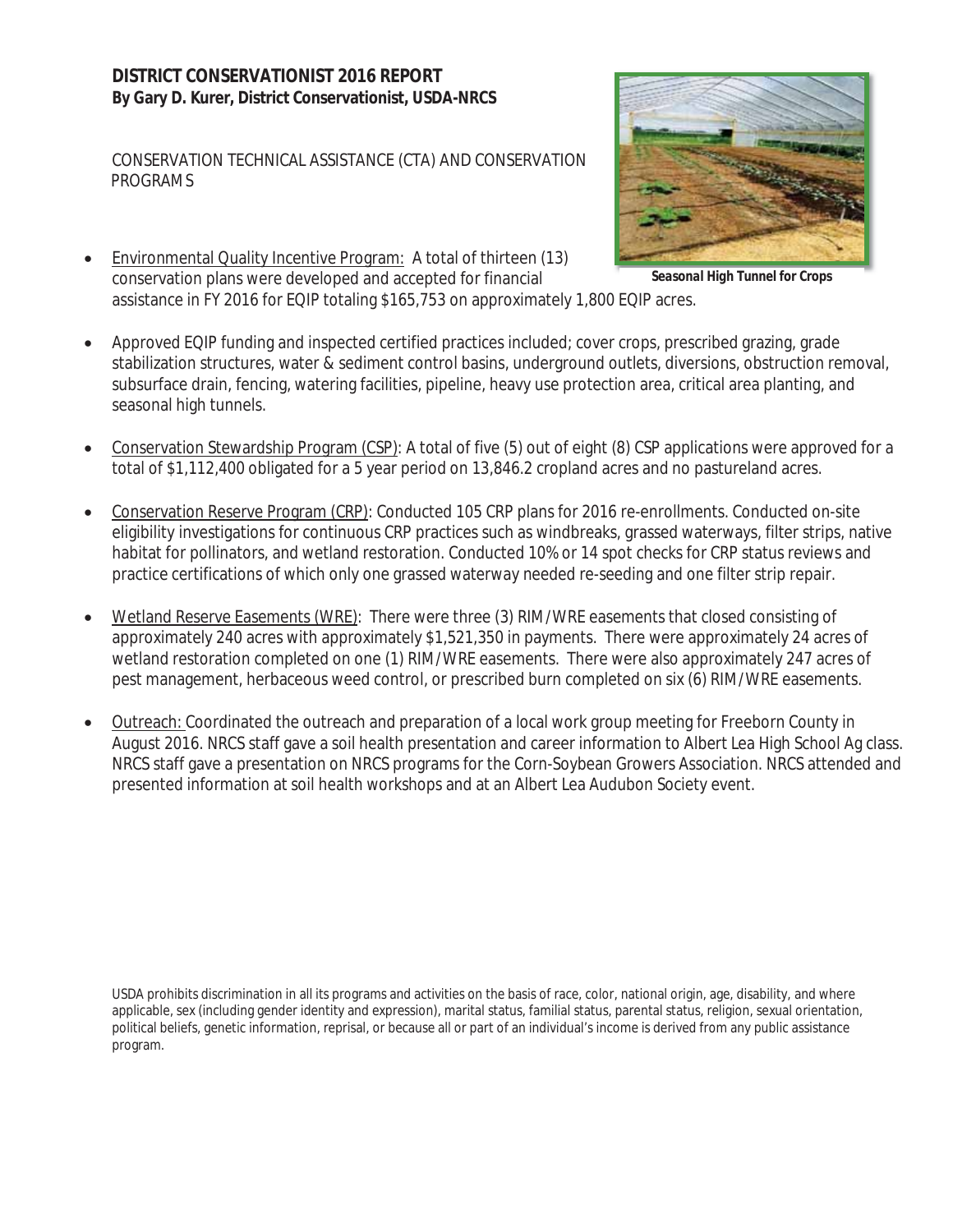## Estimated Level of Conservation Assistance for Calendar Year 2016 reported by Gary Kurer, NRCS District Conservationist

|                                                  | <b>PLANNED</b>                     | <b>APPLIED</b>          | <b>EXPENDED</b>           |
|--------------------------------------------------|------------------------------------|-------------------------|---------------------------|
| <b>ITEM-EQIP PRACTICES</b>                       | <b>ACRES NO.</b><br><b>IN 2016</b> | <b>ACRES IN</b><br>2016 | <b>EQIP FUNDS</b><br>2016 |
| Cover Crops                                      | 1,878.5 ac                         | 1,728.8 ac.             | \$106,359                 |
| <b>Grassed Waterways</b>                         | 0 ea.                              | 0 <sub>ea.</sub>        | \$0                       |
| Subsurface Drain                                 | 986 ft.                            | 921 ft.                 | \$2,020                   |
| Seasonal High Tunnel for Crops                   | $0ea$ .                            | 0 ea.                   | \$0                       |
| Residue Management-No-Till/Strip Till            | 0 ac.                              | 0 ac.                   | \$0                       |
| <b>Grade Stabilization Structures</b>            | 4 ea.                              | 4 ea.                   | \$25,434                  |
| <b>Prescribed Grazing</b>                        | 54.9 ac.                           | 54.9 ac.                | \$1,208                   |
| Heavy Use Area Protection                        | 2 ea.                              | 2 ea.                   | \$1,244                   |
| Livestock Pipeline                               | 1,890 ft.                          | 1,563 ft.               | \$3,126                   |
| Fence (perimeter and/or interior)                | 3,850 ft.                          | 3,624 ft.               | \$5,044                   |
| <b>Watering Facilities</b>                       | 2 ea.                              | 2 ea.                   | \$1,506                   |
| CNMP-CAP's                                       | 1 ea.                              | $0ea$ .                 | \$0                       |
| Water & Sediment Control Basins                  | 3 ea.                              | 3 ea.                   | \$3,198                   |
| <b>Underground Outlets</b>                       | 6 ea.                              | 6 ea.                   | \$9,700                   |
| <b>Diversions</b>                                | 1 ea.                              | 1 ea.                   | \$464                     |
| <b>Critical Area Planting</b>                    | 3.4 ac.                            | 3.4 ac.                 | \$510                     |
| Seasonal High Tunnel for Crops                   | 1 ea.                              | 1 ea.                   | \$5,545                   |
| <b>Water Wells</b>                               | $0ea$ .                            | 0 ea.                   | \$0                       |
| <b>Pumping Plants</b>                            | 0 ea.                              | 0 ea.                   | \$0                       |
| <b>Obstruction Removal</b>                       | 0.3 ea.                            | 0.3 ea.                 | \$395                     |
| Wetland Restoration CP-23A sites for CRP         | 18 ea.                             | 10-346 ac.              |                           |
| Farmed Wetland and Buffer CP-27/28 sites for CRP | 9 ea.                              | 6-222 ac.               |                           |
| Filter Strips CP-21 for re-enrolled CRP          | 110 ea.                            | 100-546 ac.             | ----                      |
| Farmstead Windbreaks/Shelterbelts CP-16-CRP      | 9 ea.                              | 7-15.9 ac.              | $- - - -$                 |
| Grassed Waterways CP-8 for CRP                   | 13 ea.                             | 10-19.7 ac.             | ----                      |
| <b>Conservation Cover-WRP</b>                    | $0$ ac.                            | $0$ ac.                 | ----                      |
| <b>Wetland Restoration-WRP</b>                   | 24.1 ac.                           | 24.1 ac.                |                           |
| <b>Water Control Structures-WRP</b>              | 6 ea.                              | 6 ea.                   |                           |
| Pest Management (Herbaceous weed control)-WRP    | 222.3 ac.                          | 222.3 ac.               |                           |
| <b>Prescribed Burn-WRP</b>                       | 24.8 ac.                           | 24.8 ac.                |                           |
| <b>Engineering Requests Submitted</b>            | 18 ea.                             | N/A                     | N/A                       |
|                                                  |                                    |                         |                           |
| <b>TOTALS FOR 2016 EQIP:</b>                     | See Above                          | See Above               | \$165,753                 |
| TOTALS FOR 2016 CSP:                             | 13,846.2 ac.                       | 13,123.9 ac.            | \$194,532                 |
| <b>TOTALS FOR 2016 CRP:</b>                      | 2,346.9 ac.                        | 2,346.9 ac.             | \$730,830                 |
|                                                  |                                    |                         |                           |